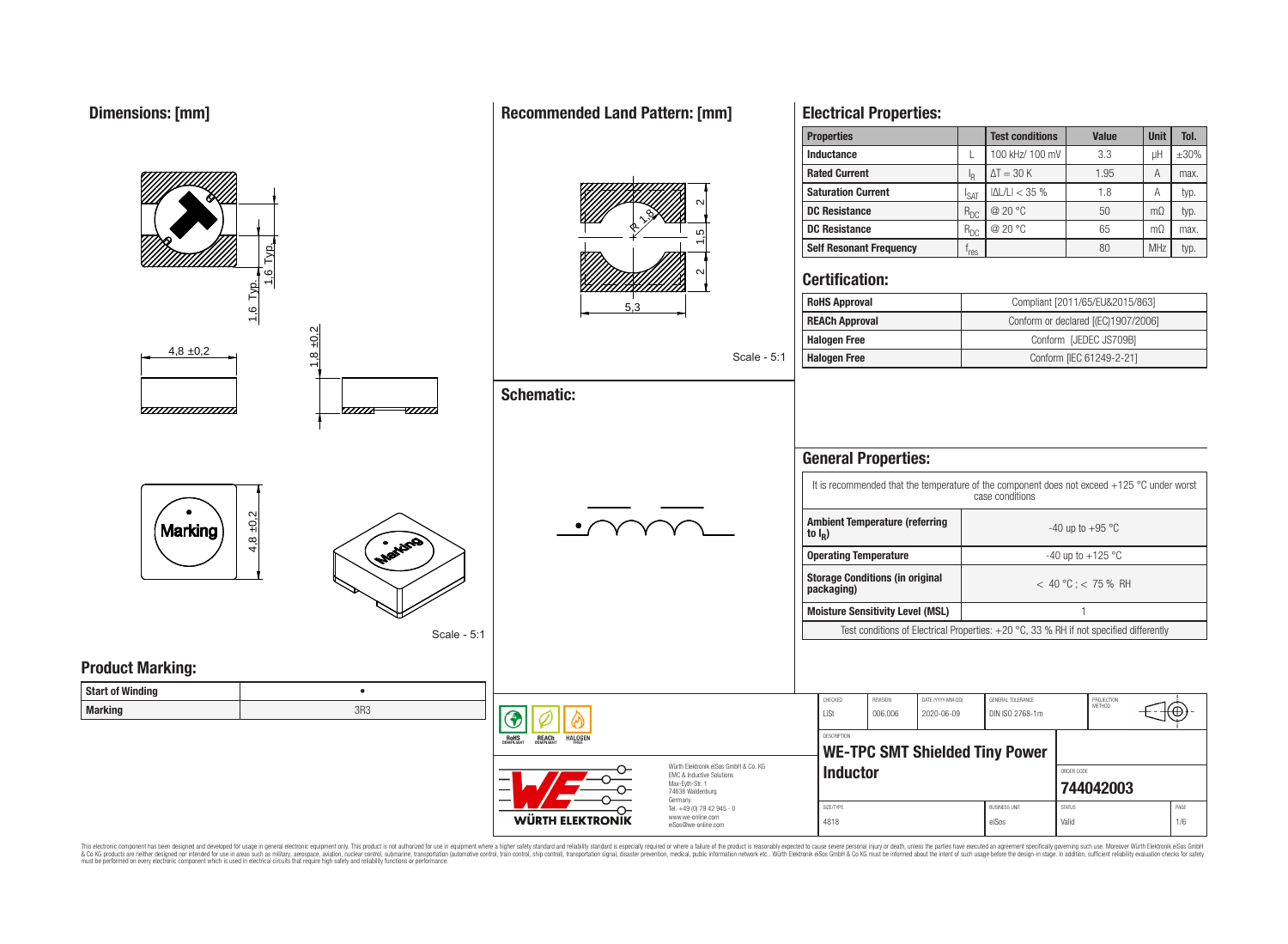

This electronic component has been designed and developed for usage in general electronic equipment only. This product is not authorized for use in equipment where a higher safely standard and reliability standard si espec & Ook product a label and the membed of the seasuch as marked and as which such a membed and the such assume that income in the seasuch and the simulation and the such assume that include to the such a membed and the such

**Typical Impedance Characteristics:**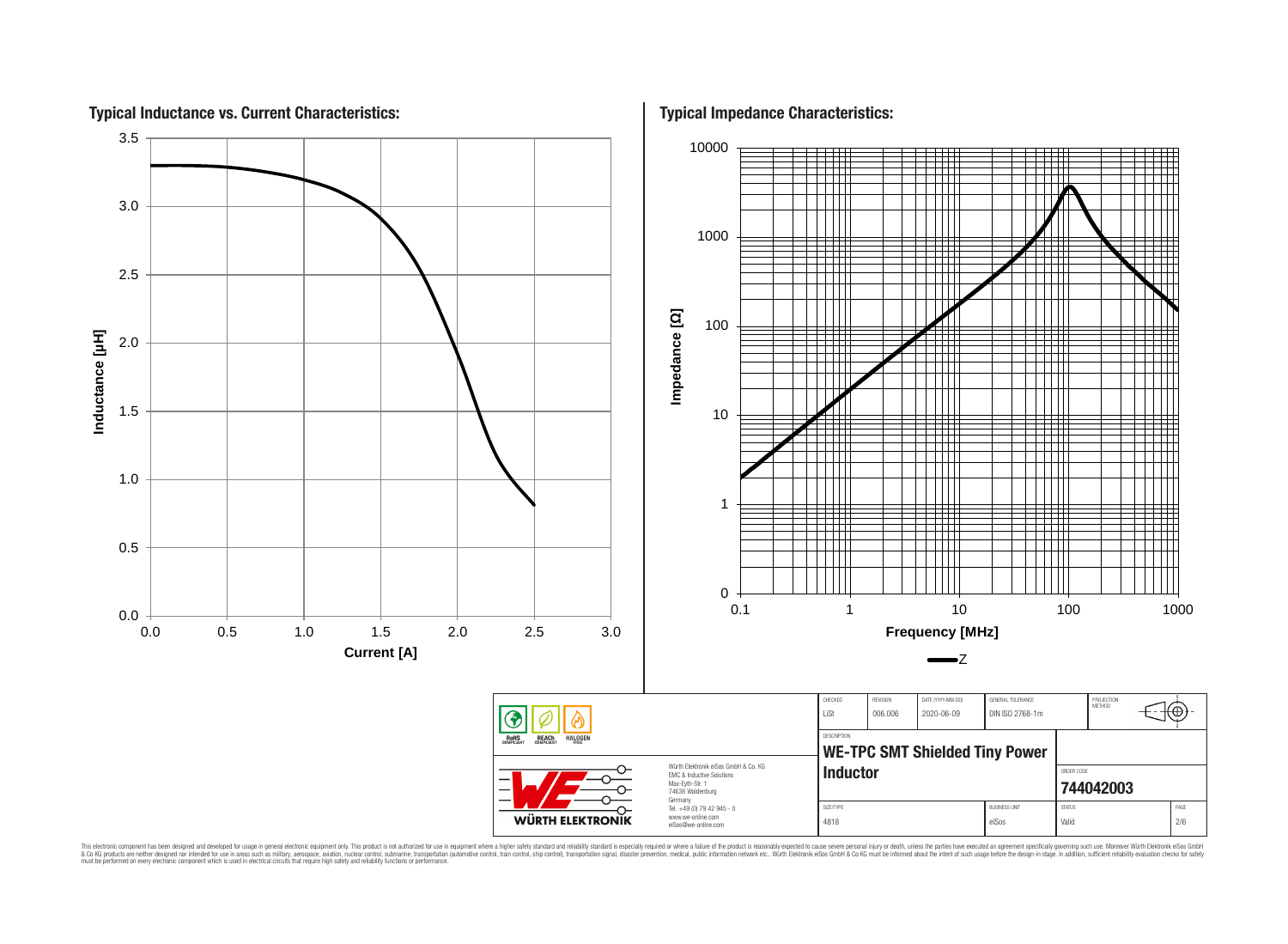# **Packaging Specification - Tape and Reel: [mm]**

## **Packaging Specification - Reel: [mm]**



This electronic component has been designed and developed for usage in general electronic equipment only. This product is not authorized for use in equipment where a higher safely standard and reliability standard si espec & Ook product a label and the membed of the seasuch as marked and as which such a membed and the such assume that income in the seasuch and the simulation and the such assume that include to the such a membed and the such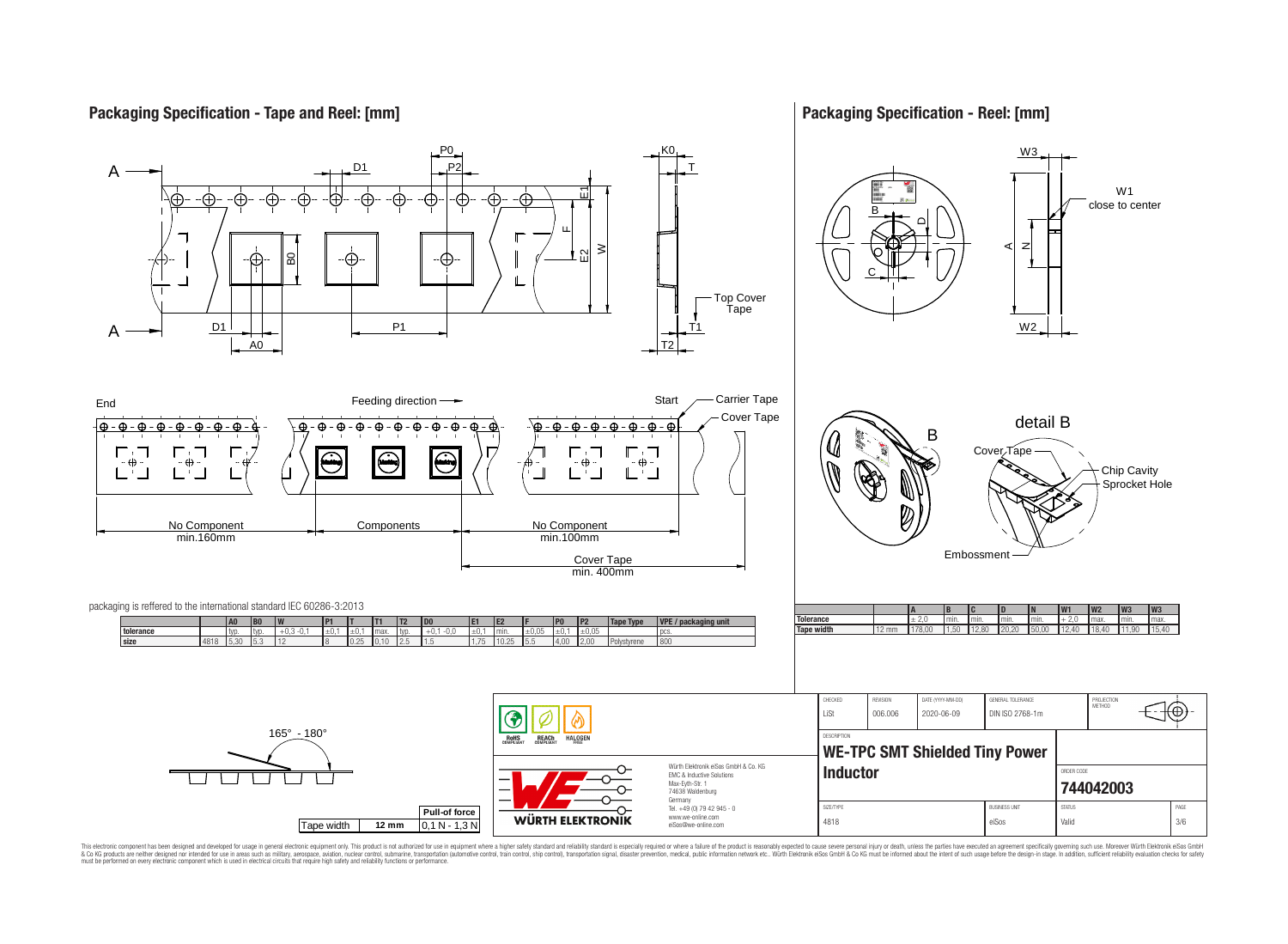# **Classification Reflow Profile for SMT components:**



# **Classification Reflow Soldering Profile:**

| <b>Profile Feature</b>                              |                    | <b>Value</b>                                    |
|-----------------------------------------------------|--------------------|-------------------------------------------------|
| <b>Preheat Temperature Min</b>                      | 's min             | 150 °C                                          |
| <b>Preheat Temperature Max</b>                      | <sup>I</sup> s max | 200 °C                                          |
| Preheat Time $t_s$ from $T_{s,min}$ to $T_{s,max}$  | $t_{s}$            | $60 - 120$ seconds                              |
| Ramp-up Rate $(T_1$ to $T_p$ )                      |                    | $3^{\circ}$ C/ second max.                      |
| <b>Liquidous Temperature</b>                        | Ь.                 | 217 °C                                          |
| Time t <sub>1</sub> maintained above T <sub>1</sub> | L <sub>I</sub>     | 60 - 150 seconds                                |
| Peak package body temperature                       | $T_{\sf p}$        | $T_n \leq T_c$ , see Table below                |
| Time within 5°C of actual peak<br>temperature       | $t_{p}$            | 20-30 seconds, except Tp 260°C at tp 10 seconds |
| Ramp-down Rate $(T_P$ to $T_I$ )                    |                    | 6 °C/ second max.                               |
| Time 25°C to peak temperature                       |                    | 8 minutes max.                                  |

refer to IPC/ JEDEC J-STD-020E

# **Package Classification Reflow Temperature (T<sup>c</sup> ):**

| <b>Properties</b>                                                    | Volume mm <sup>3</sup><br>$350$ | Volume mm <sup>3</sup><br>350-2000 | Volume mm <sup>3</sup><br>>2000 |
|----------------------------------------------------------------------|---------------------------------|------------------------------------|---------------------------------|
| <b>PB-Free Assembly   Package Thickness</b><br>$< 1.6$ mm            | 260 °C                          | 260 °C                             | 260 °C                          |
| <b>PB-Free Assembly   Package Thickness  </b><br>$1.6$ mm $- 2.5$ mm | 260 °C                          | 250 °C                             | 245 °C                          |
| <b>PB-Free Assembly   Package Thickness  </b><br>$\geq$ 2.5 mm       | 250 °C                          | 245 °C                             | 245 °C                          |

refer to IPC/ JEDEC J-STD-020E

| 灬 |                                                                                                                                                                             | CHECKED<br>LiSt                                                                   | <b>REVISION</b><br>006.006                                  | DATE (YYYY-MM-DD)<br>2020-06-09 | GENERAL TOLERANCE<br>DIN ISO 2768-1m |                               | PROJECTION<br><b>METHOD</b> |           | ιτΨ |             |
|---|-----------------------------------------------------------------------------------------------------------------------------------------------------------------------------|-----------------------------------------------------------------------------------|-------------------------------------------------------------|---------------------------------|--------------------------------------|-------------------------------|-----------------------------|-----------|-----|-------------|
|   | <b>REACH</b><br>COMPLIANT<br><b>HALOGEN</b><br><b>ROHS</b><br>FRFF                                                                                                          |                                                                                   | <b>DESCRIPTION</b><br><b>WE-TPC SMT Shielded Tiny Power</b> |                                 |                                      |                               |                             |           |     |             |
|   | Würth Flektronik eiSos GmbH & Co. KG<br><b>EMC &amp; Inductive Solutions</b><br>$\overline{\phantom{0}}$<br>Max-Evth-Str. 1<br>$\overline{\phantom{0}}$<br>74638 Waldenburg |                                                                                   | <b>Inductor</b>                                             |                                 |                                      |                               | ORDER CODE                  | 744042003 |     |             |
|   | <b>WÜRTH ELEKTRONIK</b>                                                                                                                                                     | Germany<br>Tel. +49 (0) 79 42 945 - 0<br>www.we-online.com<br>eiSos@we-online.com | SIZE/TYPE<br>4818                                           |                                 |                                      | <b>BUSINESS UNIT</b><br>eiSos | <b>STATUS</b><br>Valid      |           |     | PAGE<br>4/6 |

This electronic component has been designed and developed for usage in general electronic equipment only. This product is not authorized for subserved requipment where a higher selection equipment where a higher selection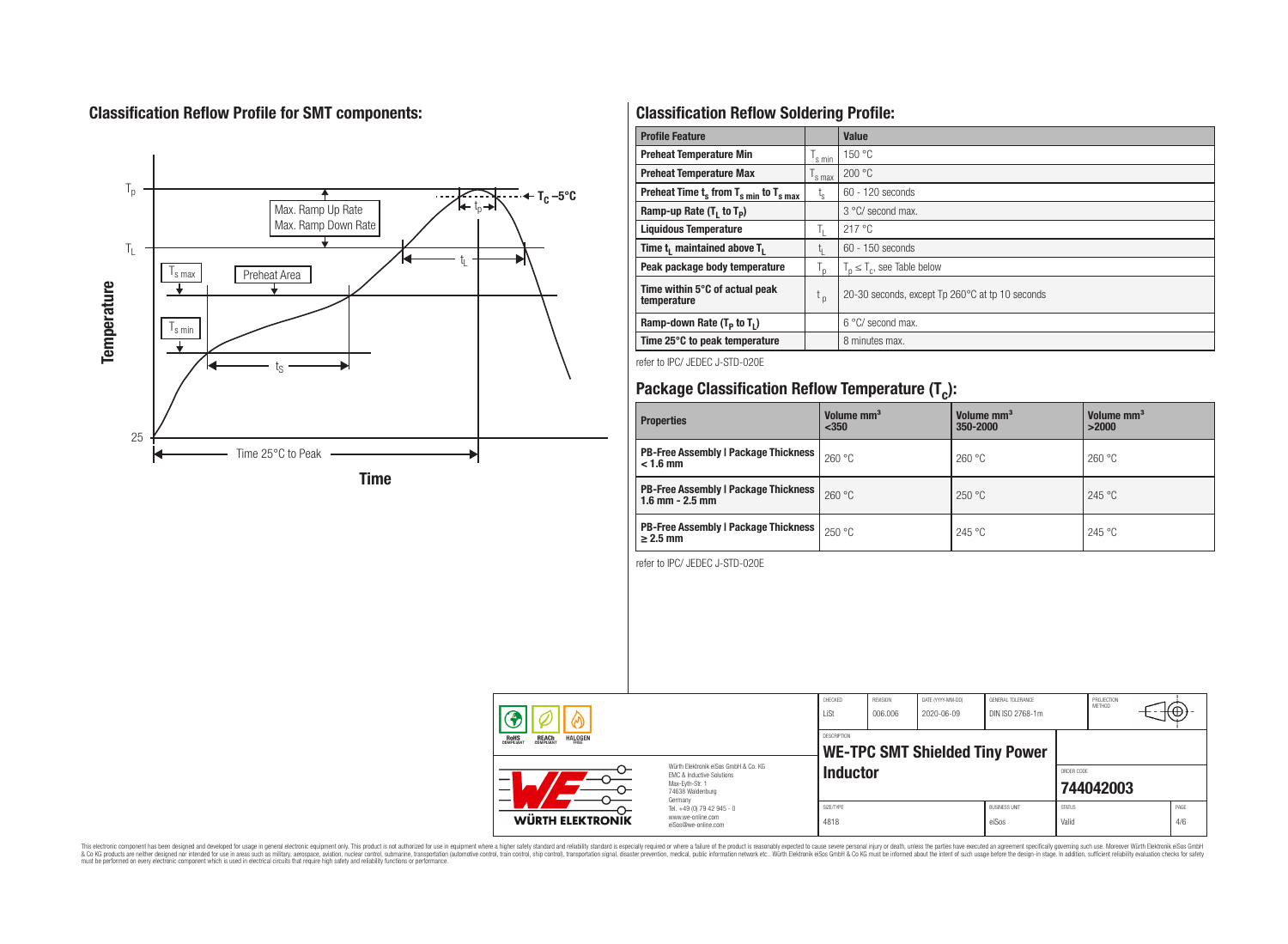# **Cautions and Warnings:**

# **The following conditions apply to all goods within the product series of WE-TPC ofWürth Elektronik eiSos GmbH & Co. KG:**

#### **General:**

- This electronic component is designed and manufactured for use in general electronic equipment.
- Würth Elektronik must be asked for written approval (following the PPAP procedure) before incorporating the components into any equipment in fields such as military, aerospace, aviation, nuclear control, submarine, transportation (automotive control, train control, ship control), transportation signal, disaster prevention, medical, public information network etc. where higher safety and reliability are especially required and/or if there is the possibility of direct damage or human injury.
- Electronic components that will be used in safety-critical or high-reliability applications, should be pre-evaluated by the customer.
- The component is designed and manufactured to be used within the datasheet specified values. If the usage and operation conditions specified in the datasheet are not met, the wire insulation may be damaged or dissolved.
- Do not drop or impact the components, the component may be damaged.
- Würth Elektronik products are qualified according to international standards, which are listed in each product reliability report. Würth Elektronik does not warrant any customer qualified product characteristics beyond Würth Elektroniks' specifications, for its validity and sustainability over time.
- The responsibility for the applicability of the customer specific products and use in a particular customer design is always within the authority of the customer. All technical specifications for standard products also apply to customer specific products.

#### **Product specific:**

#### **Soldering**

- The solder profile must comply with the technical product specifications. All other profiles will void the warranty.
- All other soldering methods are at the customers' own risk.
- Strong forces which may affect the coplanarity of the components' electrical connection with the PCB (i.e. pins), can damage the part, resulting in avoid of the warranty.

#### **Cleaning and Washing:**

- Washing agents used during the production to clean the customer application might damage or change the characteristics of the wire insulation, marking or plating. Washing agents may have a negative effect on the long-term functionality of the product.
- Using a brush during the cleaning process may break the wire due to its small diameter. Therefore, we do not recommend using a brush during the PCB cleaning process.

#### **Potting**

• If the product is potted in the customer application, the potting material might shrink or expand during and after hardening. Shrinking could lead to an incomplete seal, allowing contaminants into the core. Expansion could damage the component. We recommend a manual inspection after potting to avoid these effects.

#### **Storage Conditions:**

- A storage of Würth Elektronik products for longer than 12 months is not recommended. Within other effects, the terminals may suffer degradation, resulting in bad solderability. Therefore, all products shall be used within the period of 12 months based on the day of shipment.
- Do not expose the components to direct sunlight.
- The storage conditions in the original packaging are defined according to DIN EN 61760-2.
- The storage conditions stated in the original packaging apply to the storage time and not to the transportation time of the components.

#### **Handling**

- Violation of the technical product specifications such as exceeding the nominal rated current will void the warranty.
- Applying currents with audio-frequency signals may result in audible noise due to the magnetostrictive material properties.

These cautions and warnings comply with the state of the scientific and technical knowledge and are believed to be accurate and reliable. However, no responsibility is assumed for inaccuracies or incompleteness.

|                                                                         |                                                                                                                     | CHECKED<br>LiSt                                      | REVISION<br>006.006 | DATE (YYYY-MM-DD)<br>2020-06-09 | GENERAL TOLERANCE<br>DIN ISO 2768-1m |                        | PROJECTION<br>METHOD | ťΦ          |
|-------------------------------------------------------------------------|---------------------------------------------------------------------------------------------------------------------|------------------------------------------------------|---------------------|---------------------------------|--------------------------------------|------------------------|----------------------|-------------|
| <b>HALOGEN</b><br><b>ROHS</b><br>COMPLIANT<br><b>REACH</b><br>COMPLIANT |                                                                                                                     | DESCRIPTION<br><b>WE-TPC SMT Shielded Tiny Power</b> |                     |                                 |                                      |                        |                      |             |
|                                                                         | Würth Elektronik eiSos GmbH & Co. KG<br>EMC & Inductive Solutions<br>Max-Eyth-Str. 1<br>74638 Waldenburg<br>Germany | <b>Inductor</b>                                      |                     |                                 |                                      | ORDER CODE             | 744042003            |             |
| WÜRTH ELEKTRONIK                                                        | Tel. +49 (0) 79 42 945 - 0<br>www.we-online.com<br>eiSos@we-online.com                                              | SIZE/TYPE<br>4818                                    |                     |                                 | <b>BUSINESS UNIT</b><br>eiSos        | <b>STATUS</b><br>Valid |                      | PAGE<br>5/6 |

This electronic component has been designed and developed for usage in general electronic equipment only. This product is not authorized for use in equipment where a higher safety standard and reliability standard si espec & Ook product a label and the membed of the seasuch as marked and as which such a membed and the such assume that income in the seasuch and the simulation and the such assume that include to the such a membed and the such